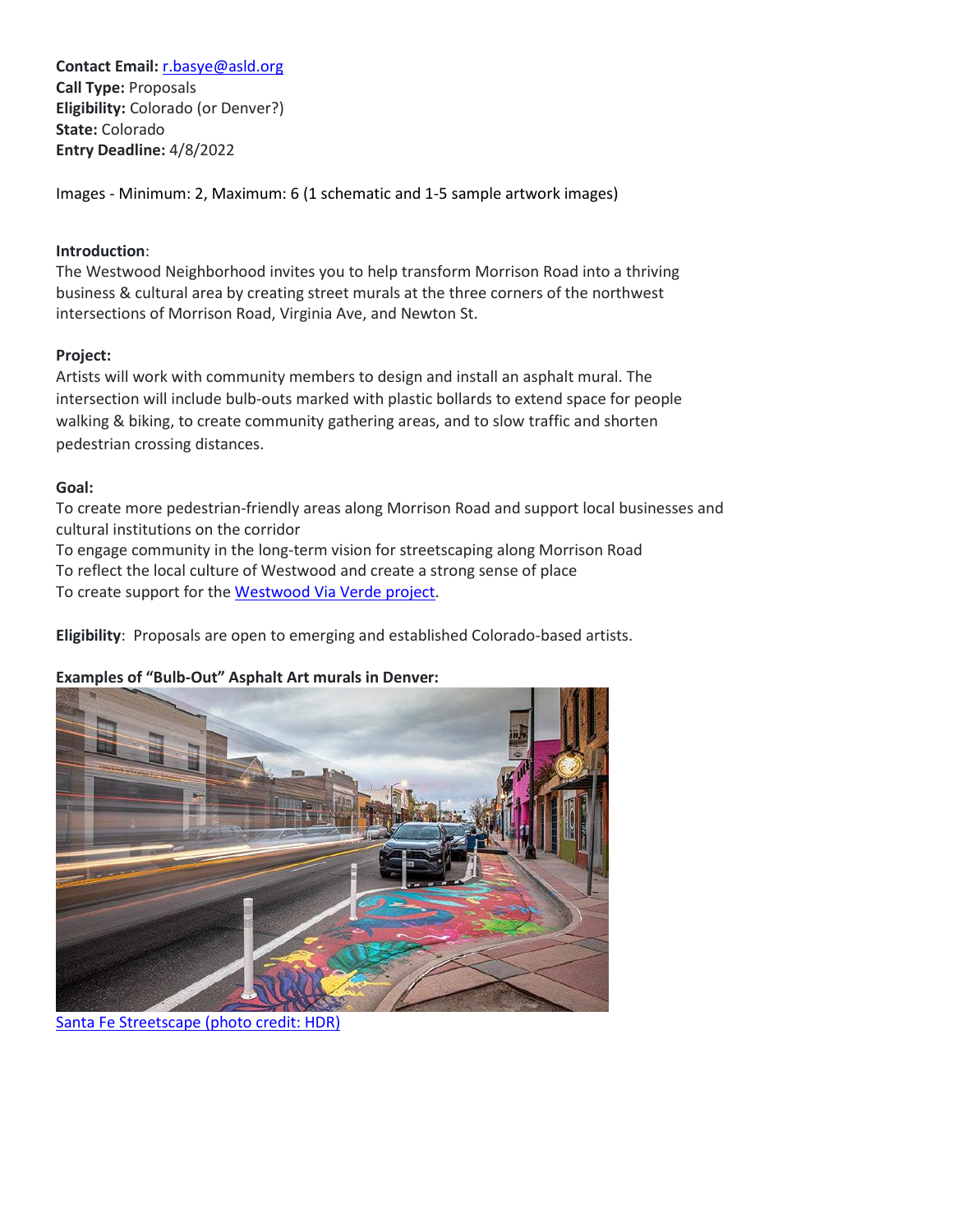

Morrison & Lowell bulb-out mural (photo credit: DOTI)

#### **Proposals will include:**

- Simple schematic for possible murals in space
- $\bullet$  A budget for the project (artists will receive \$7500 for design, materials, and their time your budget should give a breakdown of these costs)
- Experience working with community members and volunteers
- CV/resume with current contact information
- Up to five sample images of previous artwork

**Questions and Open House for Artists:** Any questions should be submitted via email to **[r.basye@asld.org](mailto:r.basye@asld.org)**

#### **Artist Scope of Work and Timeline**:

- Artists will participate in Westwood's Cinco de Mayo festivities, meeting with community members at the mural location, gathering input on images and identifying community volunteers to assist with the painting.
- Designs will be finalized, including a to-scale mock-up of the design superimposed on the aerial street view, and submitted to DOTI for review/approval by May 15.
- Painting of the mural will coincide with the Frida Kahlo Festival at the location in July. (some portion to take place during festival)
- Selected artist(s) will receive a stipend of \$7500 to cover all design, materials (paint estimated at \$4200, and their time.
	- $\circ$  DOTI will assist with purchase of paint, to ensure paints work on asphalt, and complement the colors of the Westwood Via Verde project.
	- $\circ$  There are additional funds available to cover snacks, marketing materials for the community events. The artist is not responsible for those expenses).

#### **Background info for artists to consider:**

#### **DOTI has standard paint types/colors:**

Standard guidelines on colors, designs, and samples of what these colors actually look like are [available in this PDF](https://asld.org/wp-content/uploads/Intersection-Mural-Design-Specs-Colors.pdf)